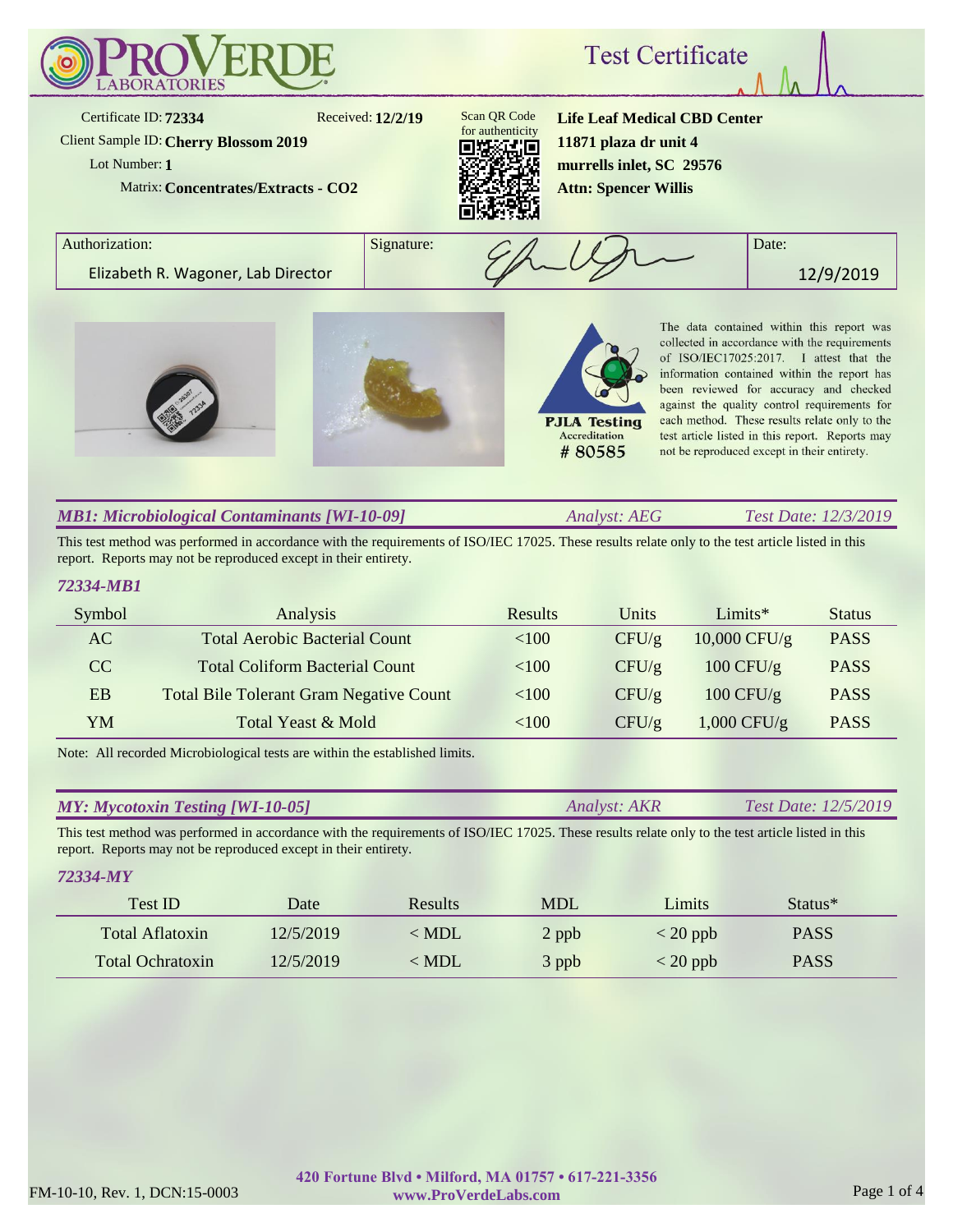| <b>PST: Pesticide Analysis [WI-10-11]</b> | Analyst: CJR | <i>Test Date: 12/9/2019</i> |
|-------------------------------------------|--------------|-----------------------------|
|                                           |              |                             |

The client sample was anlayzed for pesticides using Liquid Chromatography with Mass Spectrometric detection (LC/MS/MS). The method used for sample prep was based on the European method for pesticide analysis (EN 15662).

### *72334-PST*

| Analyte            | CAS         | Result    | Units | <b>LLD</b> | Limits (ppb) | <b>Status</b> |
|--------------------|-------------|-----------|-------|------------|--------------|---------------|
| Abamectin          | 71751-41-2  | ND        | ppb   | 0.2        | 300          | <b>PASS</b>   |
| Azoxystrobin       | 131860-33-8 | ND        | ppb   | 0.10       | 40000        | <b>PASS</b>   |
| <b>Bifenazate</b>  | 149877-41-8 | ND        | ppb   | 0.10       | 5000         | <b>PASS</b>   |
| Bifenthrin         | 82657-04-3  | 375       | ppb   | 0.20       | 500          | <b>PASS</b>   |
| Cyfluthrin         | 68359-37-5  | ND        | ppb   | 0.50       | 1000         | <b>PASS</b>   |
| Daminozide         | 1596-84-5   | ND        | ppb   | 10.00      | 10           | $\ast$        |
| Etoxazole          | 153233-91-1 | ND        | ppb   | 0.10       | 1500         | <b>PASS</b>   |
| Fenoxycarb         | 72490-01-8  | ND        | ppb   | 0.10       | 10           | <b>PASS</b>   |
| Imazalil           | 35554-44-0  | ND        | ppb   | 0.10       | 10           | <b>PASS</b>   |
| Imidacloprid       | 138261-41-3 | ND        | ppb   | 0.10       | 3000         | <b>PASS</b>   |
| Myclobutanil       | 88671-89-0  | ND        | ppb   | 0.10       | 9000         | <b>PASS</b>   |
| Paclobutrazol      | 76738-62-0  | <b>ND</b> | ppb   | 0.10       | 10           | <b>PASS</b>   |
| Piperonyl butoxide | $51-03-6$   | ND        | ppb   | 0.10       | 8000         | <b>PASS</b>   |
| Pyrethrin          | 8003-34-7   | ND        | ppb   | 0.1        | 1000         | <b>PASS</b>   |
| Spinosad           | 168316-95-8 | ND        | ppb   | 0.1        | 3000         | <b>PASS</b>   |
| Spiromesifen       | 283594-90-1 | ND        | ppb   | 0.10       | 12000        | <b>PASS</b>   |
| Spirotetramat      | 203313-25-1 | ND        | ppb   | 0.10       | 13000        | <b>PASS</b>   |
| Trifloxystrobin    | 141517-21-7 | ND        | ppb   | 0.10       | 30000        | <b>PASS</b>   |

\* Testing limits for ingestion established by the State of California: CCR, Title 16, Division 42, Chapter 5, Section 5313. ND indicates "none detected" above the lower limit of detection (LLD). Analytes marked with (\*) indicate analytes for which no recovery was observed for a pre-spiked matrix sample.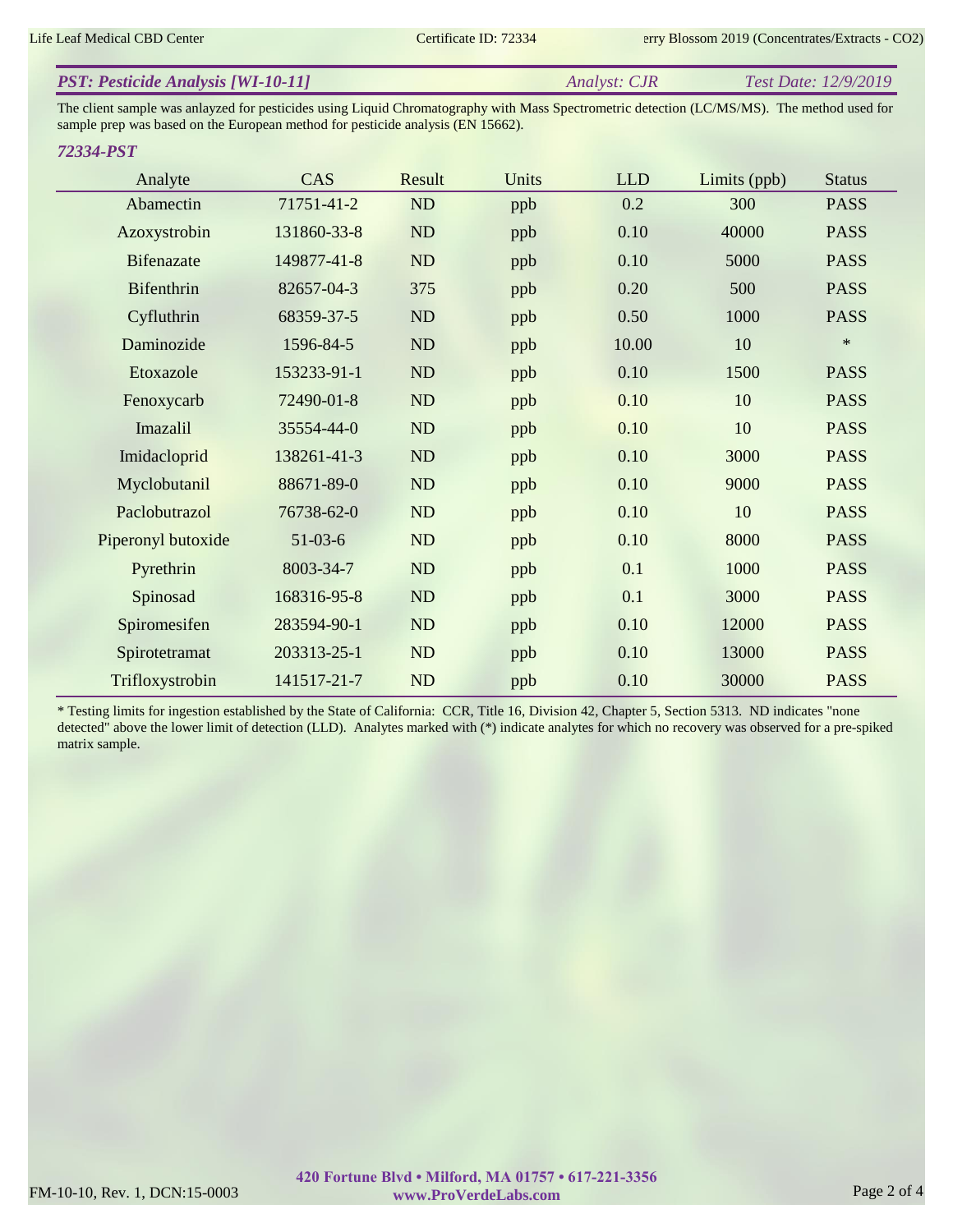#### *Analyst: JR Test Date: 12/4/2019 TP: Terpenes Profile [WI-10-27]*

The client sample was analyzed by Head-Space Gas Chromatography (HS-GC). The collected data was compared to data collected for certified reference standards at known concentrations. All values are semiquantitative estimates based on recorded peak areas relative to terpene calibration data.

## *72334-TP*